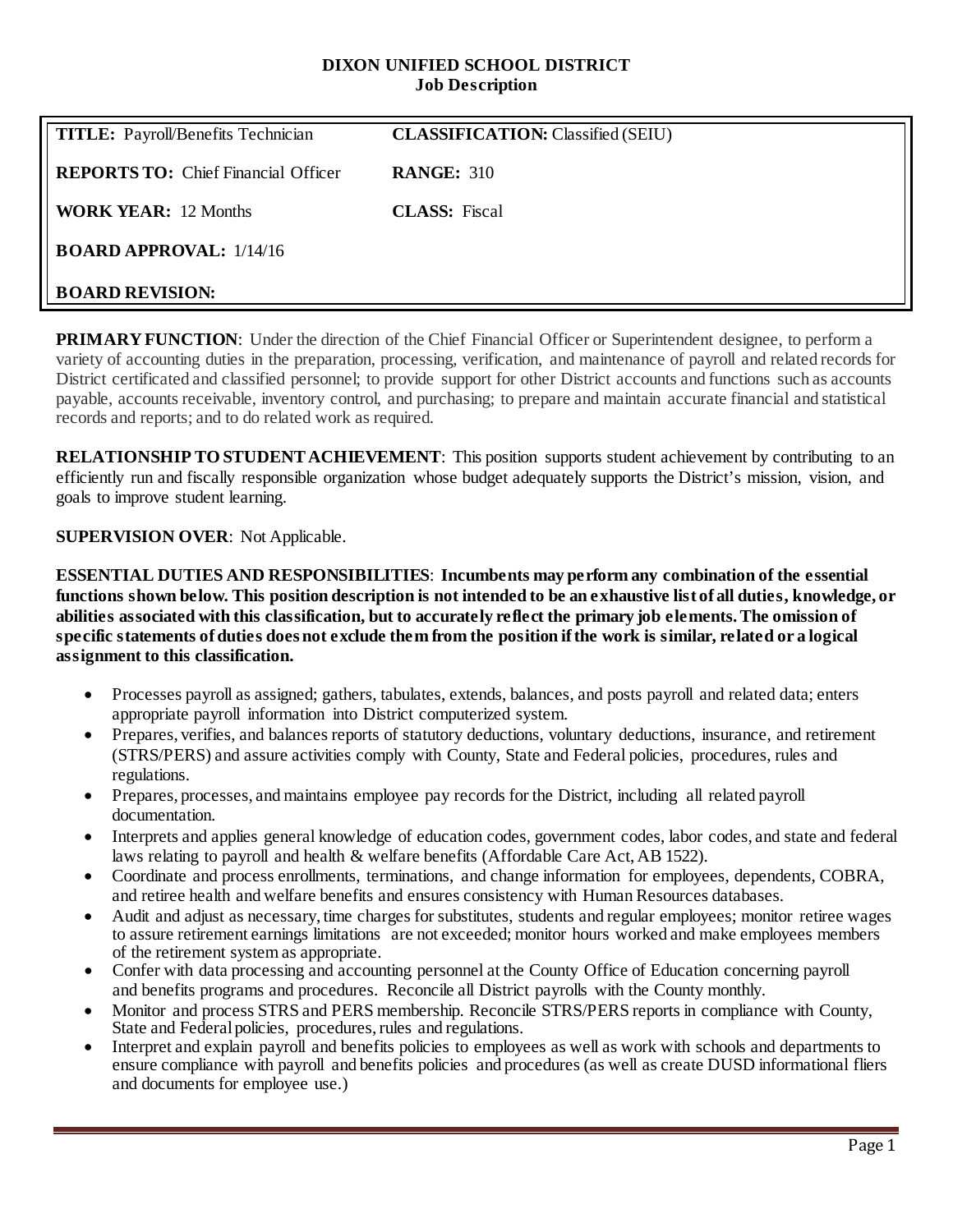- Input employee garnishments, contributions and deductions; establish and maintain detailed automated and manual permanent employee records regarding payroll transactions, benefits, salaries, tax status and related information; process a variety of payroll and benefits – related forms and applications.
- Audit payroll and benefits source documents for correct pay rates, salary computations, employee status, hours worked, and related information; codes, extends, balances and summaries payroll as required; reviews and audits voluntary and mandatory payroll deductions for accuracy, and revises them pursuant to employee requests and regulations.
- Interface with third party providers regarding benefits which includes monthly upload and downloads of addition, changes and deletes for DUSD.
- Review, update and distribute information related to benefits.
- Work with accounts payable and receivable documents relating to payroll, insurance, and other benefits.
- Responsible for computer input and retrieval of all financial documents, including analyzing of various reports.
- Maintains all data in an organized manner conducive to prompt and accurate preparation of reports and financial statements.
- Assists with training District staff in Business Office policies, procedures, practices, and computerized systems.
- May assist the CFO and administrative personnel in the performance of their functions and responsibilities.
- Performs a full range of customer service duties related to area of assignment; responds to inquiries in a courteous manner; provides information to the public and staff requiring the use of judgment and the interpretation of policies, rules, and procedures; resolves complaints in an efficient and timely manner.
- Performs a variety of general office support functions including typing, composing correspondence, proofreading, data entry, record keeping, and forms and report generation.
- Cares for, supervises, controls, and protects students in a manner commensurate to assigned duties and responsibilities.
- Completes other reasonable duties as assigned.

# **TRAINING, EDUCATION, AND EXPERIENCE:**

- High school diploma or the equivalent.
- Supplemental courses in bookkeeping and accounting preferred.
- One year of experience as a bookkeeper, account clerk, accountant or equivalent OR an equivalent combination of experience and education from which comparable knowledge, skills, and abilities have been achieved.
- Prior experience working in a public school setting preferred.

# **LICENSES AND OTHER REQUIREMENTS:**

- Fingerprint/criminal justice clearance.
- Possession of a negative TB risk assessment certificate and, if risk factors are identified, a negative TB examination, that is no more than 60 days old and renewable at least once every four years.

# **KNOWLEDGE AND ABILITIES: The following outline of essential knowledge, abilities, and physical requirements is not exhaustive and may be supplemented as necessary in accordance of the job.**

#### KNOWLEDGE OF\*:

- Methods and practices of financial record-keeping and reporting, including bookkeeping procedures.
- Computerized accounting systems software and spreadsheet applications.
- Methods and techniques of coding, verifying, balancing, and reconciling accounting records.
- Mathematical principles.
- Education codes, laws, and District policies and procedures related to finance.
- Modern office practices, procedures, and equipment, including computers.
- Correct English usage, composition, grammar, spelling, and punctuation.
- Customer service techniques, practices, and principles.

# ABILITY TO\*:

- Understand and enforce sound accounting practices.
- Perform financial record-keeping and bookkeeping work.